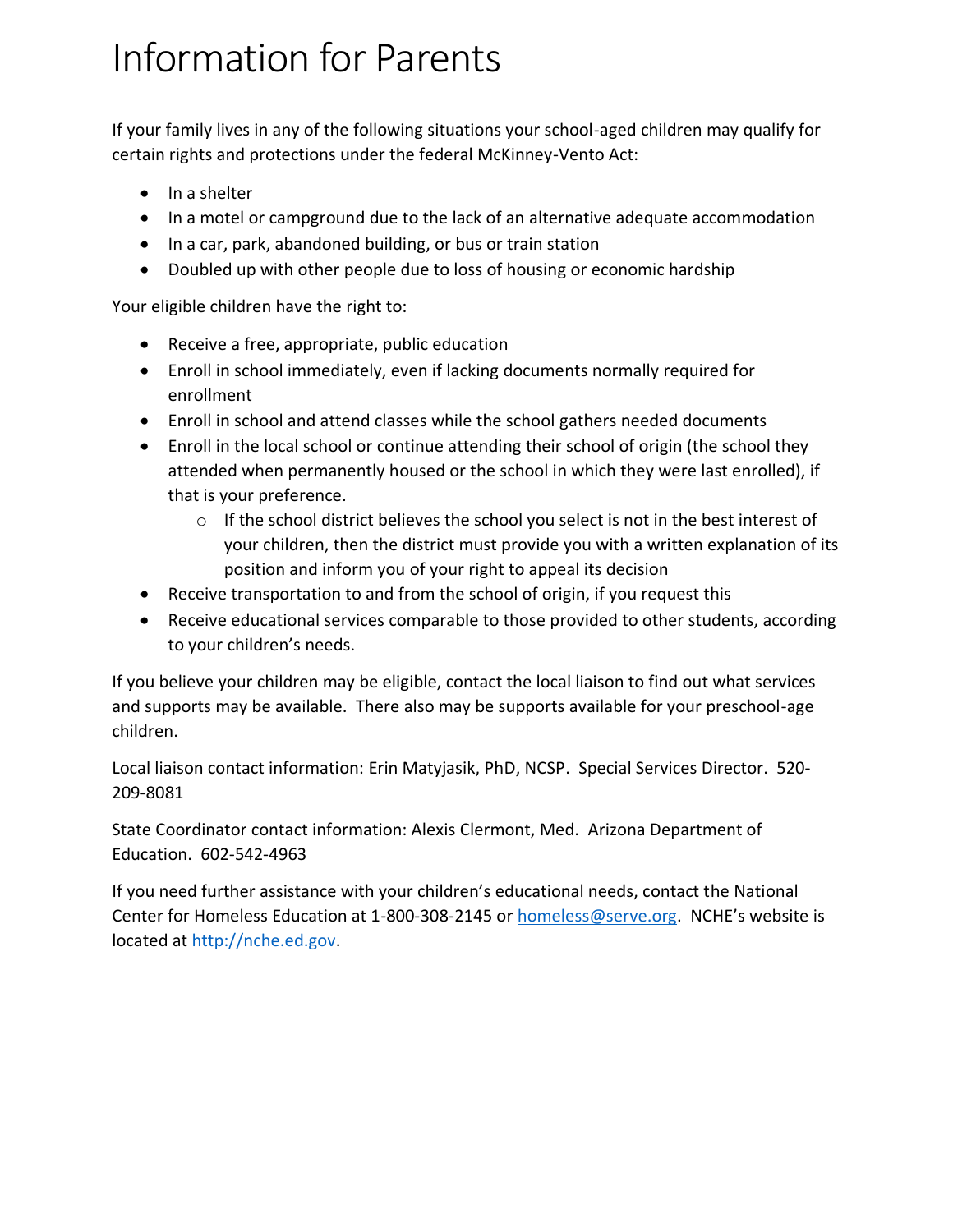## Information for School-Age Youth

If you live in any of the following situations you may qualify for certain rights and protections under the federal McKinney-Vento Act:

- In a shelter
- In a motel or campground due to the lack of an alternative adequate accommodation
- In a car, park, abandoned building, or bus or train station
- Doubled up with other people due to loss of housing or economic hardship

Eligible students have the right to:

- Receive a free, appropriate, public education
- Enroll in school immediately, even if lacking documents normally required for enrollment
- Enroll in school and attend classes while the school gathers needed documents
- Enroll in the local school or continue attending their school of origin (the school the student attended when permanently housed or the school in which the student was last enrolled), if that is your preference.
	- $\circ$  If the school district believes the school selected is not in the student's best interest, then the district must provide a written explanation of its position and inform the student of their right to appeal its decision
- Receive transportation to and from the school of origin, if requested
- Receive educational services comparable to those provided to other students, according to the student's needs.

If you believe you may be eligible, contact the local liaison to find out what services and supports may be available. There also may be supports available for preschool-age children.

Local liaison contact information: Erin Matyjasik, PhD, NCSP. Special Services Director. 520- 209-8081

State Coordinator contact information: Alexis Clermont, Med. Arizona Department of Education. 602-542-4963

If you need further assistance with your children's educational needs, contact the National Center for Homeless Education at 1-800-308-2145 or [homeless@serve.org](mailto:homeless@serve.org). NCHE's website is located at [http://nche.ed.gov.](http://nche.ed.gov/)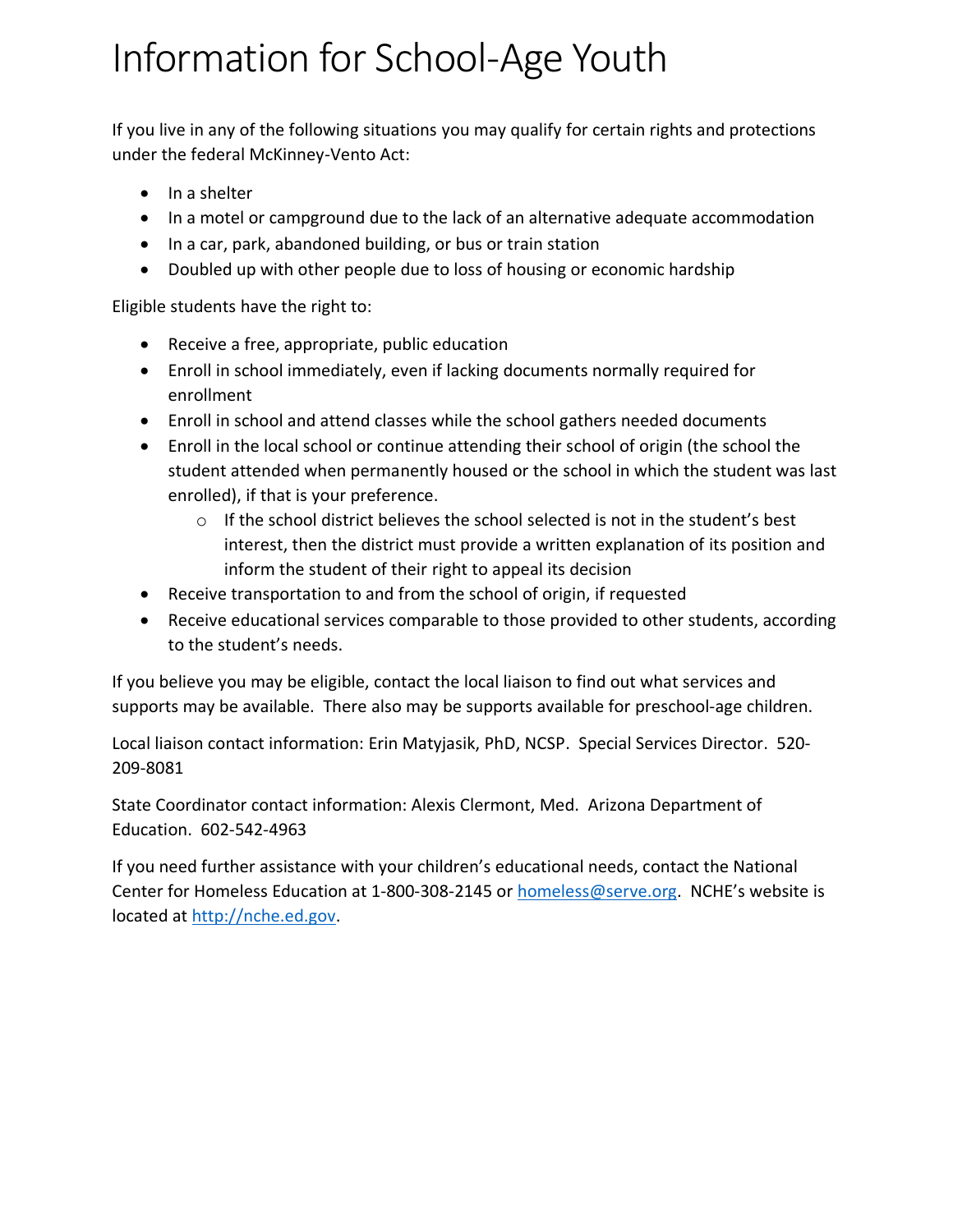## INFORMACIÓN Para Los Padres

SI SU FAMILIA VIVE EN CUALQUIERA DE LAS SITUACIONES SIGUIENTES:

•En un albergue

•En un motel o un sitio para acampar debido a la falta de una alternativa adecuada

•En un parque, un edificio abandonado, o una estacion de trenes o de autobuses

•Compartiendo la vivienda de otras personas debido a la pérdida de su casa o a una dificultad economica

*Sus hijos de edad escolar podrfan calificar para recibir ciertos derechos y protecciones bajo la ley federal McKinney-Vento.*

Sus hijos elegibles tienen derecho a:

• Recibir una educacion publica gratuita y apropiada.

• lnscribirse en la escuela inmediatamente, aunque falten documentos normalmente requeridos para la inscripcion.

• lnscribirse y asistir a clases mientras que la escuela obtiene los documentos necesarios.

• lnscribirse en la escuela local; o continuar asistiendo a la escuela de origen (la escuela a la cual su hijo asistio cuando tenfa una residencia permanente, o la ultima escuela en la cual estaba inscrito), si esto es su preferencia y es factible.

\* Si el distrito escolar cree que la escuela escogida por usted no es la mejor para sus hijos, el distrito tiene que darle a usted una explicacion escrita de su posicin e informarle de su derecho de apelar su decision.

• Recibir transporte a/de la escuela de origen, si usted lo pide.

• Recibir servicios educacionales comparables a los que estan provistos para otros estudiantes, segun las necesidades de sus hijos.

*Si usted cree que sus hijos podrfan ser elegibles, contacte al oficial para la educacion de los ninos y jovenes sin hogar de su distrito escolar para averiguar los servicios y ayudas que podrían estar disponibles. También puede haber apoyo disponible para sus hijos de edad preescolar.*

Oficial para la educacion de los nirios y jovenes sin hogar Erin Matyjasik, PhD, NCSP. Special Services Director. 520-209-8081

Coordinador estatal Alexis Clermont, Med. Arizona Department of Education. 602-542-4963

Si usted necesita ayuda adicional con las necesidades educacionales de sus hijos, contacte

al Centro Nacional de Educación para los Niños y Jóvenes sin Hogar:1-800-308-2145 \* homeless@serve.org \* [www.serve.org/nche](http://www.serve.org/nche)